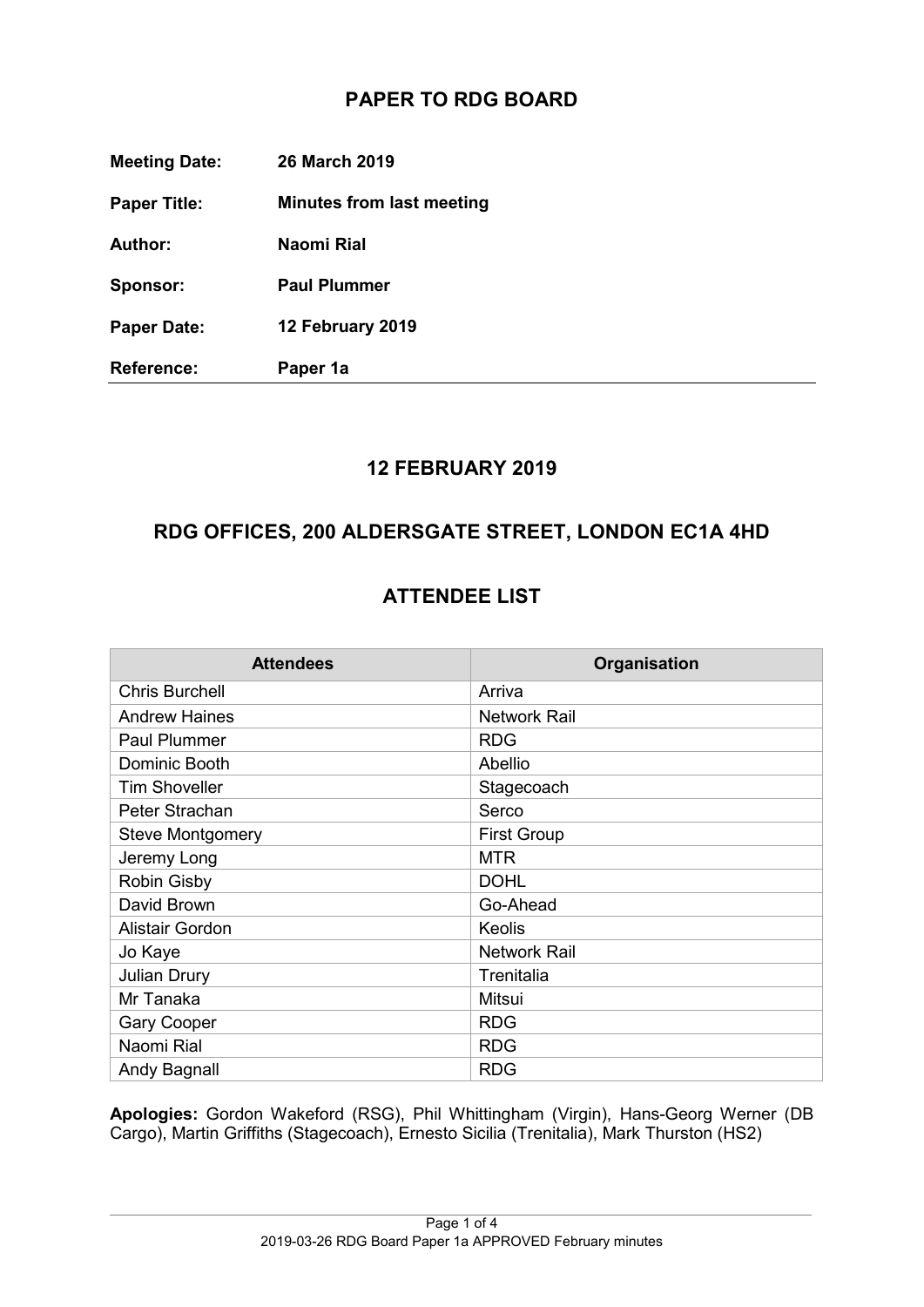# **MINUTES OF LAST MEETING**

| Item No. | <b>Approval of record</b>                                                                                                                |
|----------|------------------------------------------------------------------------------------------------------------------------------------------|
|          | Chris Burchell welcomed everyone to the meeting, and in particular, to Mr<br>Tanaka, representing Mitsui, for the first time.            |
|          | The minutes were accepted as a true and accurate record of the last meeting<br>on 18 December 2018.                                      |
|          | Jo Kaye's paper on improving the timetabling process was noted, with the<br>Planning & Production Board to provide input and governance. |

| Item No.     | <b>RDG activity update</b>                                                                                                                                                                                                                                                                                                                                                                                                                                                     |                  |         |
|--------------|--------------------------------------------------------------------------------------------------------------------------------------------------------------------------------------------------------------------------------------------------------------------------------------------------------------------------------------------------------------------------------------------------------------------------------------------------------------------------------|------------------|---------|
| $\mathbf{2}$ | <b>Chair Report</b><br>On behalf of the board, Chris Burchell extended his thanks to Gary Cooper<br>for his commitment to the industry and hard work over the years, noting his<br>key role in NTF since 1999.<br><b>CEO Report</b><br>Paul Plummer confirmed Mark Gaynor's appointment as Interim Director PEO<br>with the search for the long-term successor underway. Deborah Lewis is now<br>Chief of Staff to Paul Plummer and secretariat for RDG Board.<br>100 day plan |                  |         |
|              | Andrew Haines gave an update on the 100-day plan which included the<br>recommendations and the organisational model which supports it. Andrew<br>emphasised the importance of cultural change within Network Rail and this<br>being seen as an industry change. Briefing material will be supplied to OGs to<br>support consistent briefing of member organisations.                                                                                                           |                  |         |
| 1902.01      | Andrew Haines to provide briefing material on<br>the 100 day plan changes to members                                                                                                                                                                                                                                                                                                                                                                                           | Andrew<br>Haines | 19/2/19 |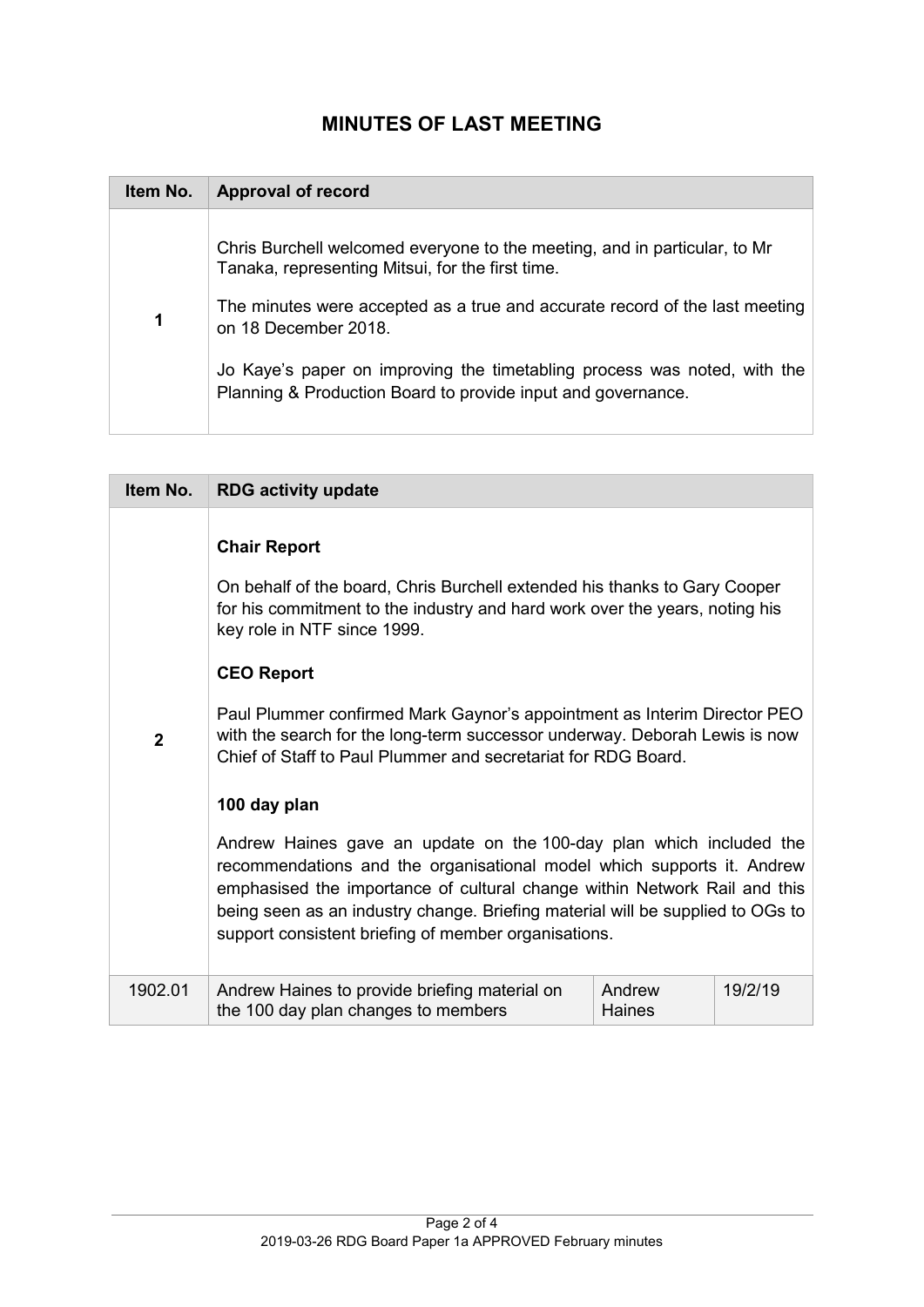| Item No. | <b>Communications &amp; Engagement Portfolio</b>                                                                                                                                                                                                                                                                                                                                                                                                                                                                                                                                                                               |              |          |
|----------|--------------------------------------------------------------------------------------------------------------------------------------------------------------------------------------------------------------------------------------------------------------------------------------------------------------------------------------------------------------------------------------------------------------------------------------------------------------------------------------------------------------------------------------------------------------------------------------------------------------------------------|--------------|----------|
| 3        | Andy Bagnall summarised the proposed revised communications strategy on<br>behalf of the industry, specifically seeking approval of metrics, the use of the<br>'Big Plan, Big Changes' strapline and the simplified organising story.<br>Following a lively debate, the recommendations in the paper were agreed with<br>an action on Andy to come back to the board with more detail regarding the<br>budget and deployment plans, as well as how to incorporate communication to<br>the industry workforce in the strategy and how to reflect reinforcement of<br>current / short term communications needs within the plan. |              |          |
| 1902.02  | Andy Bagnall to provide more detail on the<br>budget, inclusion of comms to industry<br>workforce and how to reflect reinforcement of<br>current / short term communications needs<br>within the plan.                                                                                                                                                                                                                                                                                                                                                                                                                         | Andy Bagnall | 01/03/19 |

| Item No. | Today & Tomorrow's Railway portfolio                                                                                                                                                                                                                                                   |
|----------|----------------------------------------------------------------------------------------------------------------------------------------------------------------------------------------------------------------------------------------------------------------------------------------|
| 4        | May 2019 timetable and rolling stock<br>Members were supportive of RDG's appointment of Phil Hinde to coordinate<br>a national view of risks around fleet introductions. The need to be clear and<br>transparent about the objectives of this consolidated approach was<br>recognised. |
|          | There was agreement by members to write to the SOS by Friday 15 February<br>setting out TOC positions on readiness for May 2019 timetable changes.                                                                                                                                     |

| Item No. | <b>Industry Reform portfolio</b>                                                                                                                                                                                                               |
|----------|------------------------------------------------------------------------------------------------------------------------------------------------------------------------------------------------------------------------------------------------|
|          | <b>Williams review</b>                                                                                                                                                                                                                         |
|          | Members were supportive of attempting to agree a collective submission to the<br>Williams review.                                                                                                                                              |
| 5        | There was consensus that focus should primarily be on what customers want<br>with less emphasis on the form and structure of the industry. Also, there should<br>be focus on the role of private sector generally and not just in franchising. |
|          | Members were encouraged to continue supporting the working groups and to<br>use bilateral conversations to feed in more radical views directly to RDG.                                                                                         |